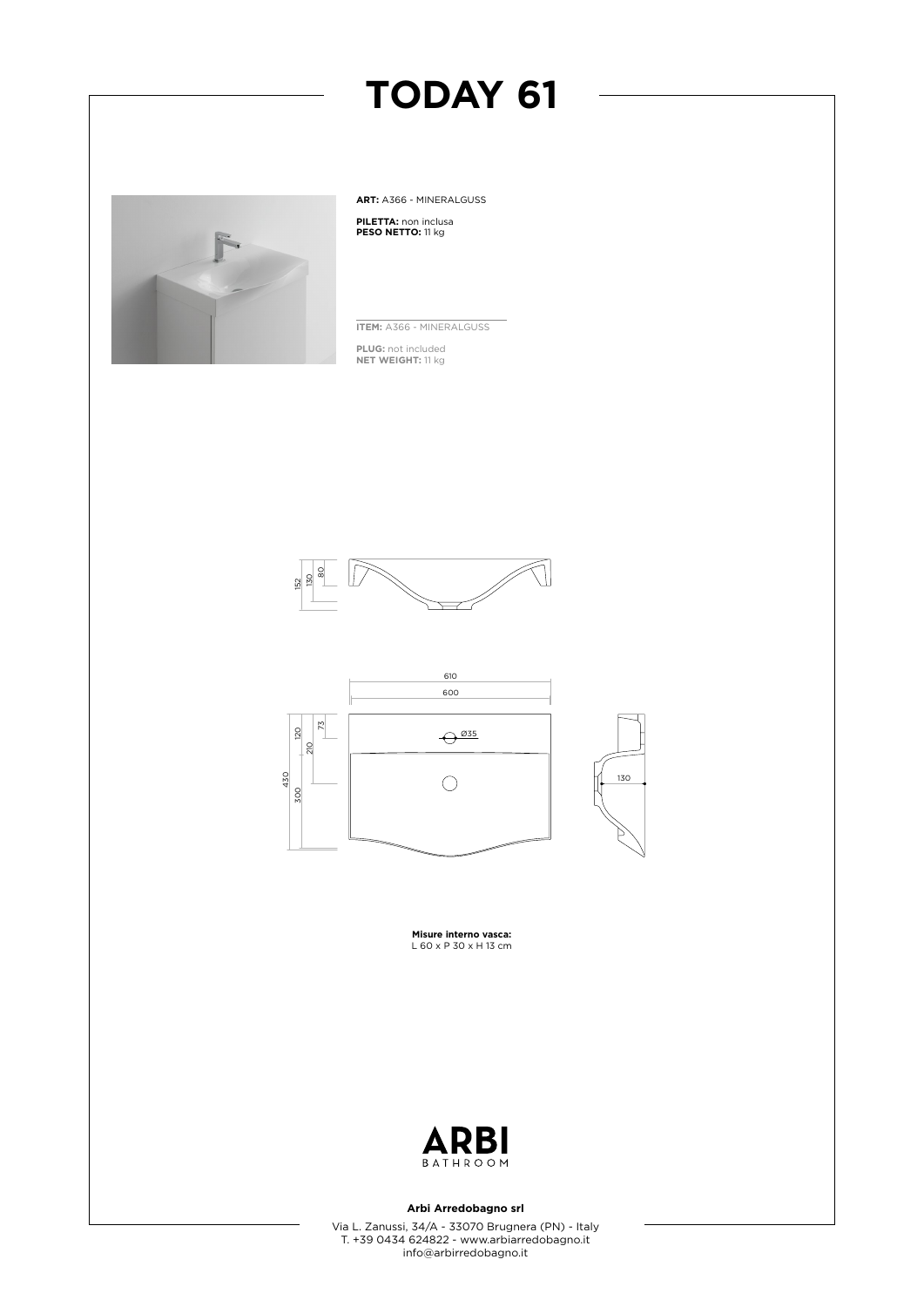

**ART:** A367 - MINERALGUSS **PILETTA:** non inclusa **PESO NETTO:** 12 kg

**TODAY 71**

**ITEM:** A367 - MINERALGUSS

**PLUG:** not included **NET WEIGHT:** 12 kg







**Misure interno vasca:** L 70 x P 30 x H 13 cm



### **Arbi Arredobagno srl**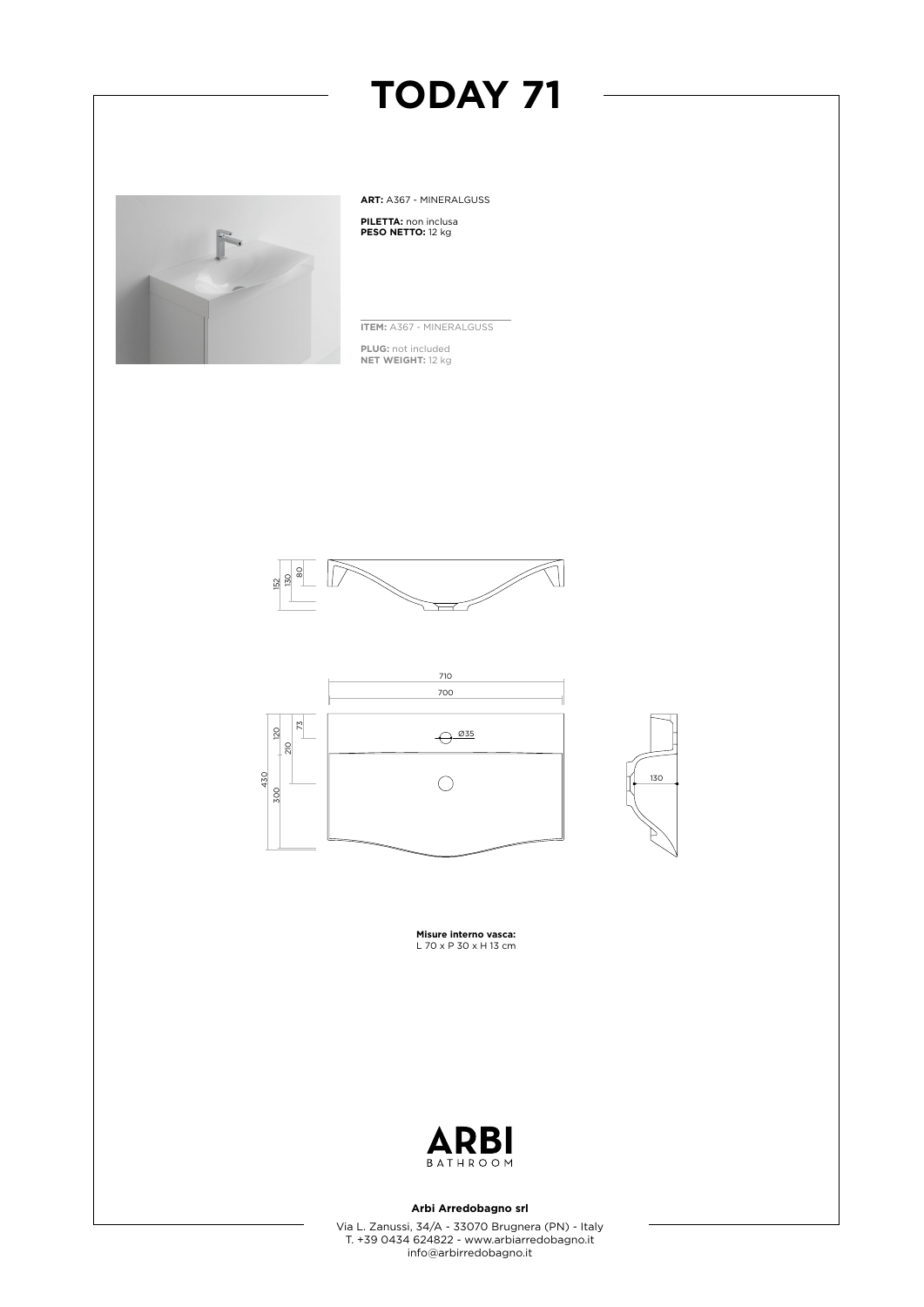



### **Arbi Arredobagno srl**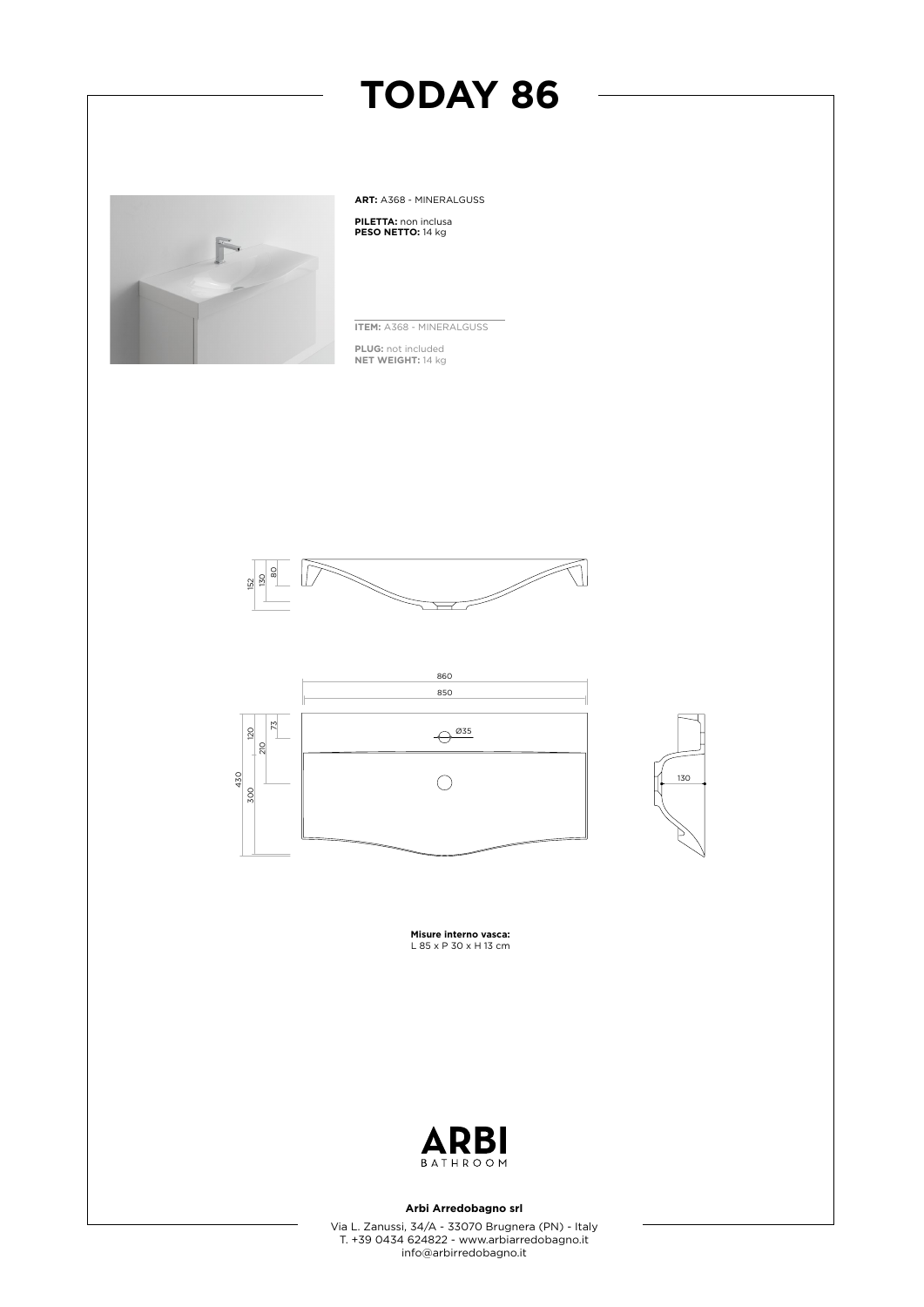## **TODAY 96**



**ART:** A369 - MINERALGUSS

**PILETTA:** non inclusa **PESO NETTO:** 16 kg

**ITEM:** A369 - MINERALGUSS

**PLUG:** not included **NET WEIGHT:** 16 kg





**Misure interno vasca:** L 95 x P 30 x H 13 cm



### **Arbi Arredobagno srl**